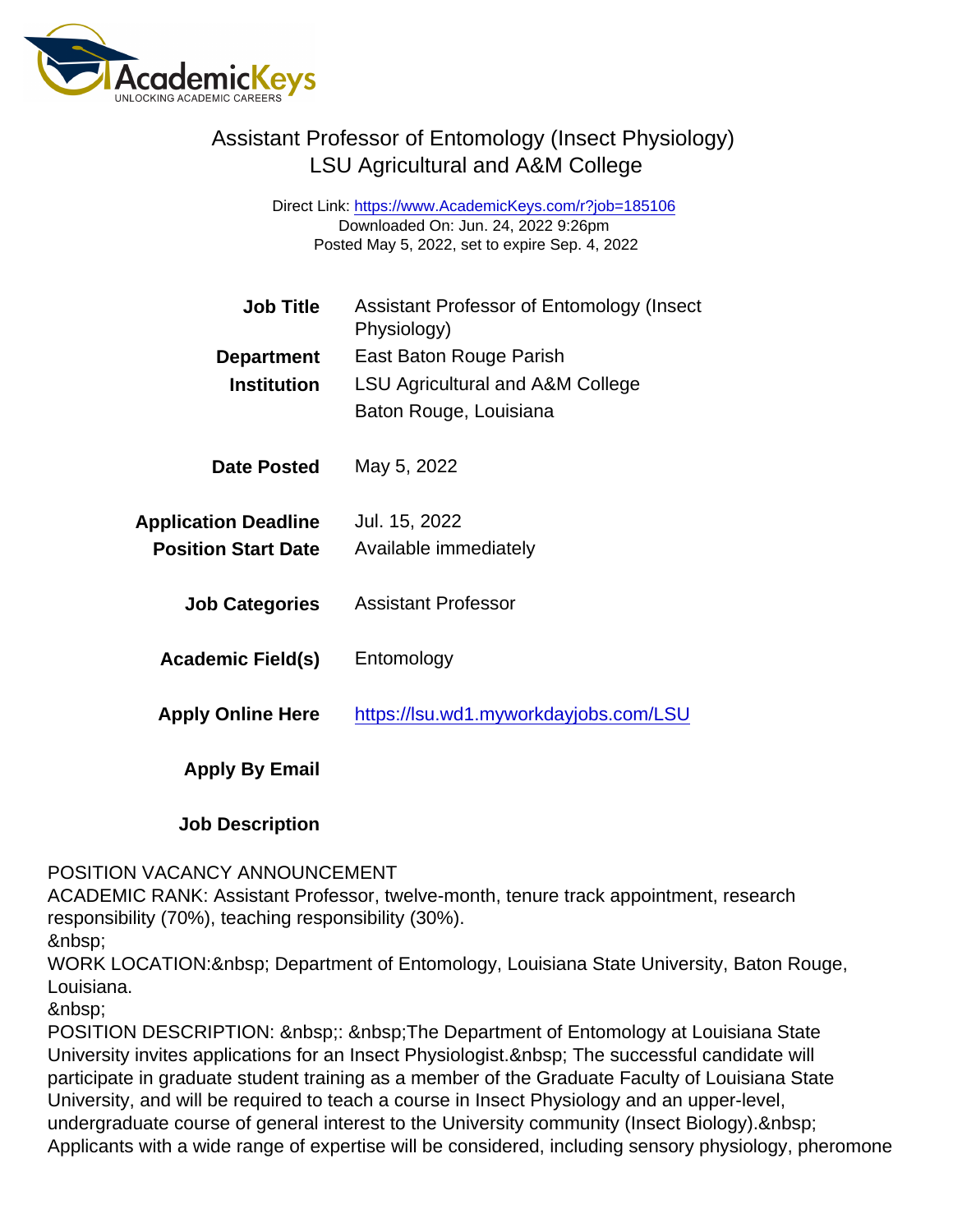## Assistant Professor of Entomology (Insect Physiology) LSU Agricultural and A&M College

Direct Link: <https://www.AcademicKeys.com/r?job=185106> Downloaded On: Jun. 24, 2022 9:26pm Posted May 5, 2022, set to expire Sep. 4, 2022

biology, insect nutrition/digestive physiology, ecological/ environmental physiology, insect pathology, or diapause/overwintering biology, but candidates must incorporate modern techniques into their research program. The successful candidate will be expected to procure funds from a variety of sources (e.g., commodity boards, USDA-AFRI, NSF, or NIH), and commit to development of team-oriented approaches to solving problems of agricultural, urban, or medical importance in collaboration with existing departmental faculty working in the areas of insect systematics, urban entomology, medical/veterinary entomology, toxicology, population genetics, insect symbiosis, integrated pest management, and plant-insect interactions.

QUALIFICATION REQUIREMENTS: The applicant must have a Ph.D. degree (at the time of employment) in Entomology or closely related biological discipline with research experience in Insect Physiology. Outstanding oral and written communication skills are required. &nbsp:

SALARY AND BENEFITS: & nbsp; Salary will be commensurate with qualifications and experience. The LSU AgCenter has an attractive benefits package with a wide variety of benefit options. Benefits offered include retirement, multiple medical insurance options, supplemental insurances (dental, life, long-term disability, accident, vision, long-term care, etc.), Tax Saver Flexible Benefits Plan (saves tax dollars on some child care and medical expenses), university holidays (14 per year, typically includes a week off at Christmas), generous annual (vacation) and sick leave benefits, Employee Assistance Program, and possible educational leave and tuition exemption for coursework at campuses of the LSU System. Specific benefits depend on job category, percent effort and length of employment. &nbsp:

APPLICATION DEADLINE: & nbsp; July 15, 2022 or until suitable applicant is found. 

APPLICATION PROCEDURE: & nbsp; Must apply online at

https://LSU.wd1.myworkdayjobs.com/LSU by attaching a letter of application that includes statements of research and teaching interests, curriculum vita, official transcripts, and names and contact information of three references, as well as a statement describing how diversity would figure into your teaching, research, or extension activities.

For further information, contact:

Dr. Michael

Stout Professor and Head, Department of Entomology

LSU Agricultural Center

404 Life Sciences Building

Baton Rouge, LA 70803

Phone: 225-578- 1628